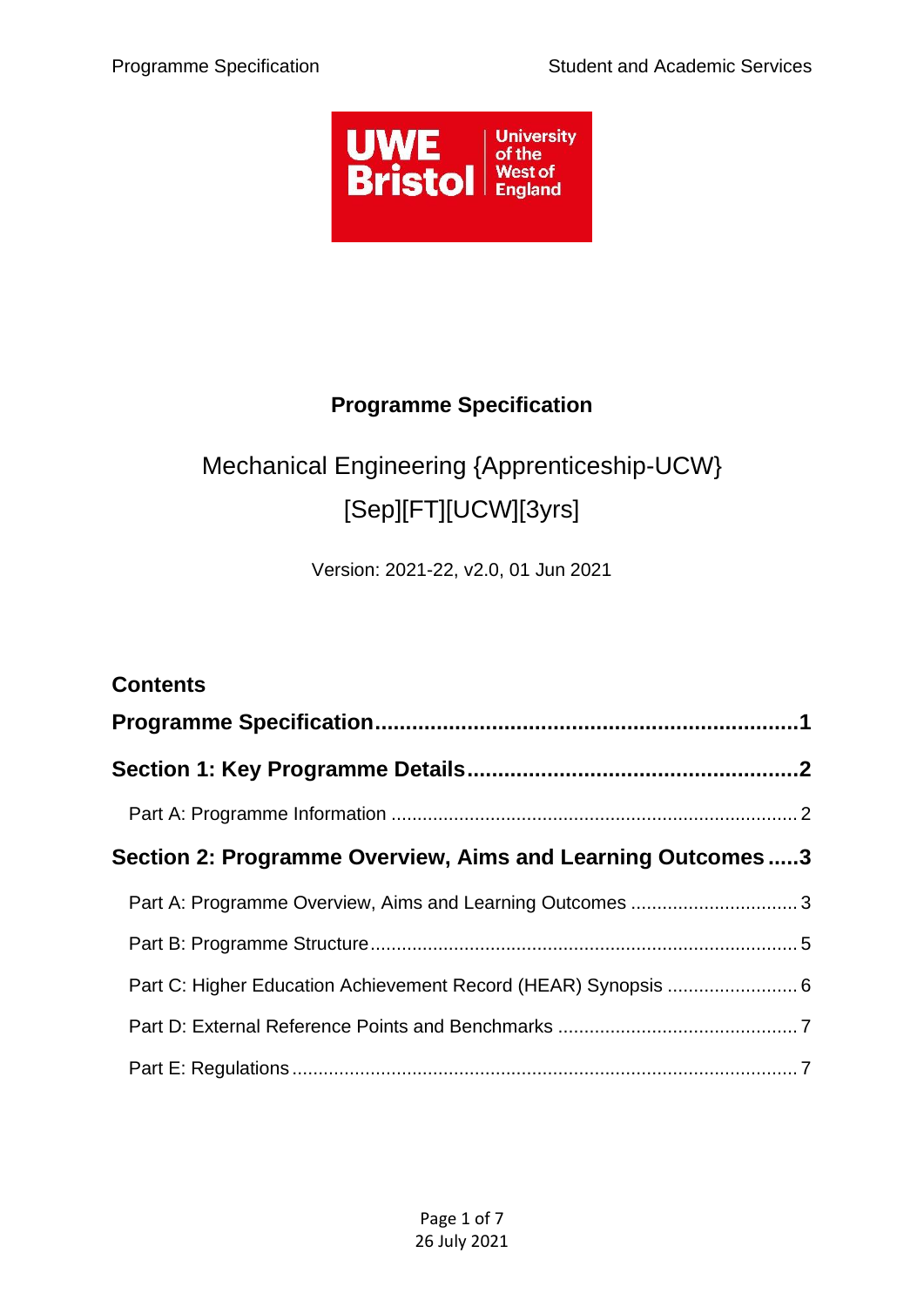## <span id="page-1-0"></span>**Section 1: Key Programme Details**

#### <span id="page-1-1"></span>**Part A: Programme Information**

**Programme title:** Mechanical Engineering {Apprenticeship-UCW} [Sep][FT][UCW][3yrs] **Highest award:** FdSc Mechanical Engineering **Interim award:** CertHE Mechanical Engineering **Awarding institution:** UWE Bristol **Affiliated institutions:** University Centre Weston **Teaching institutions:** University Centre Weston, UWE Bristol **Study abroad:** No **Year abroad:** No **Sandwich year:** No **Credit recognition:** No **Department responsible for the programme:** FET Dept of Engineering Design & Mathematics, Faculty of Environment & Technology **Contributing departments:** Not applicable **Professional, statutory or regulatory bodies:** Not applicable **Apprenticeship:** ST0025; ST0289 **Mode of delivery:** Full-time **Entry requirements:** For the current entry requirements see the UWE public website **For implementation from:** 01 September 2021 **Programme code:** H30643-SEP-FT-UW-H30E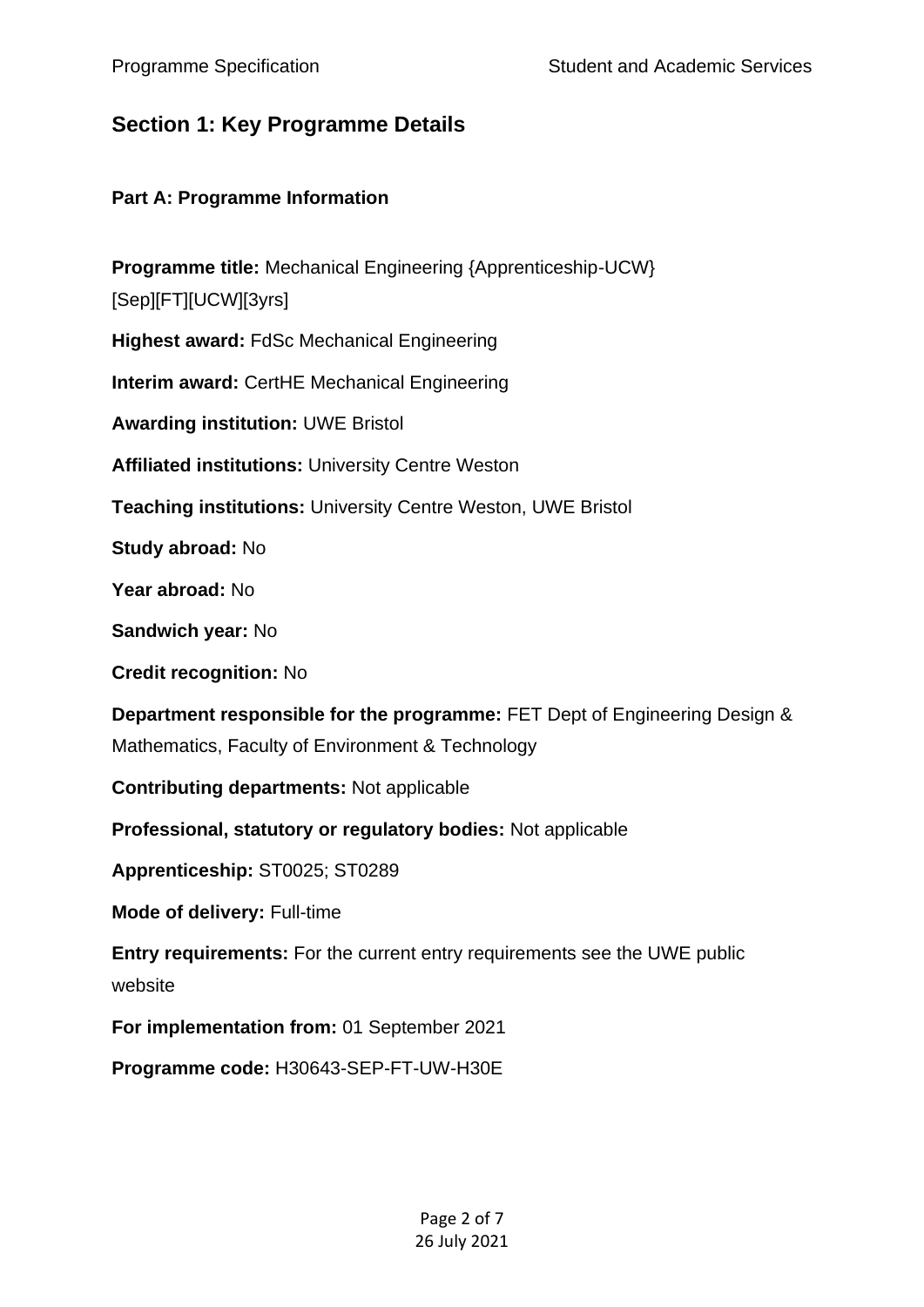## <span id="page-2-0"></span>**Section 2: Programme Overview, Aims and Learning Outcomes**

#### <span id="page-2-1"></span>**Part A: Programme Overview, Aims and Learning Outcomes**

**Overview:** The curriculum is designed for students seeking an engineering education closely aligned to engineering practice. Technical knowledge, engineering practice, business awareness and sustainability are integrated through projects and revisited to produce confident graduates able to apply their skills to novel situations and create engineering solutions that benefit society.

Professional development is placed at the heart of the curriculum. From day one, students are taken on a journey from student engineer to graduate engineer, preparing them for life as an engineering professional. Students will identify, develop and demonstrate competencies expected of a professional engineer in the workplace. Projects and activities, embedded throughout the curriculum, are designed to develop the engineering habits of mind such as: Problem-finding, Problem-solving, Visualising, Systems Thinking, Improving, and Adapting. Foundation principles of engineering science, skills and practice are integrated throughout all years of study.

Mechanical engineers are employed throughout the engineering sector in the creation, maintenance and improvement of engineering operations. Consequently mechanical engineering graduates need to be able to integrate engineering knowledge skills from across engineering and be able to be an effective member of a multidisciplinary team. Mechanical engineering topics of engineering analysis, design, structures, stress analysis, dynamics, materials, thermofluids, systems and manufacturing are developed throughout the core and taken to an advanced level in the optional modules. Sufficient electrical and electronic content has been included in the core programme for the study of engineering problems involving electromechanical and mechatronic systems.

The ability to work in multidisciplinary teams on projects that require a broader view of the role of engineering in industry and society is developed through the core

> Page 3 of 7 26 July 2021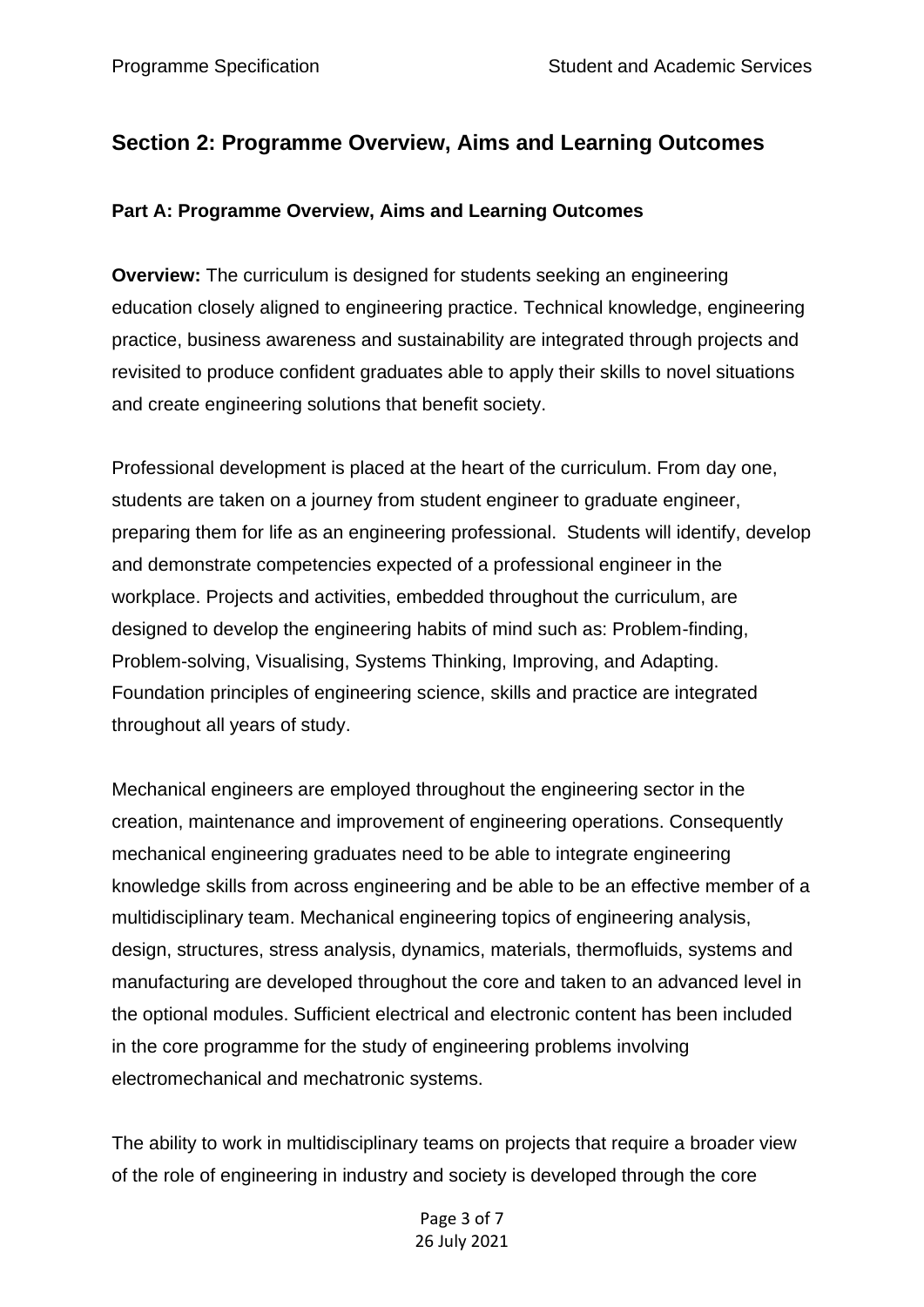programme using project weeks to bring students together in problem finding and solution spaces where students are able to interact with each other, academics and external practitioners.

The integration of knowledge, skills and practice allows the tacking of real engineering challenges and encourage students to engage with the wider role that mechanical engineers and specifically engineering habits of mind can play in tackling global challenges. This is an accessible and modern engineering curriculum designed to attract students from diverse backgrounds able to see the future role of engineering in industry and society.

**Educational Aims:** As a result of successful completion of this programme, a student will

be able to work as a graduate mechanical engineer across the engineering sector able to work as an effective member of a multidisciplinary team.

have acquired the knowledge and understanding of scientific principles and methods necessary to underpin an education in engineering. The programme will provide insight into, and practical skills in, the creation and maintenance of engineering products and will explore the environmental impact of engineering.

have demonstrated an ability to integrate their knowledge and understanding of core subject material in order to solve a range of engineering problems either individually or as part of a team.

have developed and demonstrated understanding of the competencies and social responsibilities required by a professional engineer in the workplace and society. Activities to scaffold this development are embedded throughout the core curriculum to develop the engineering habits of mind. As a consequence, students will be able to critically appraise the value and effectiveness of future engineering innovations in the field in terms of business improvement and environmental sustainability.

#### Page 4 of 7 26 July 2021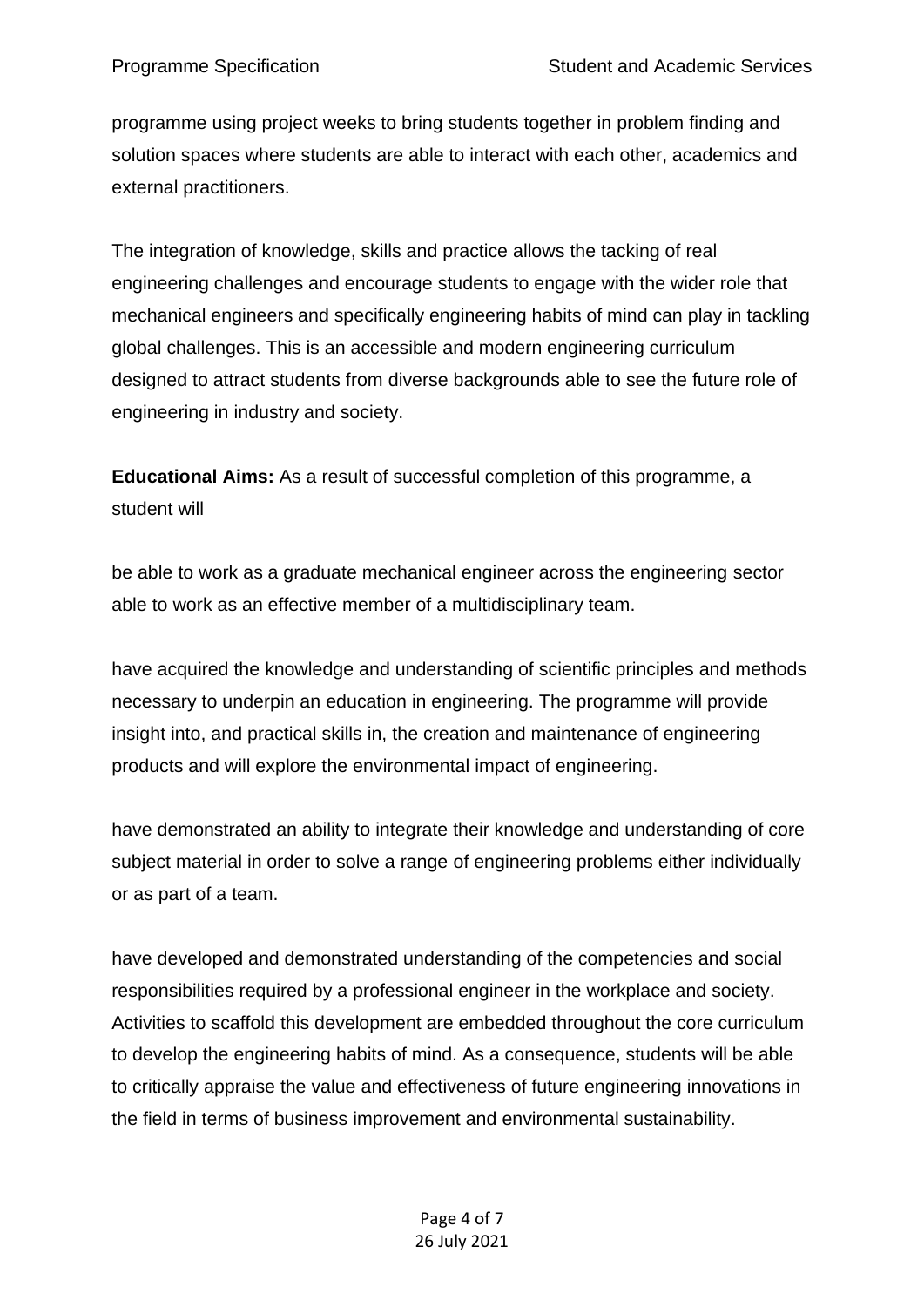have the requisite academic knowledge, skills and preparation for progression to level 6 programmes in appropriate engineering disciplines.

#### **Programme Learning Outcomes:**

#### **Programme Learning Outcomes**

- PO1. Apply established mechanical analysis concepts to solve engineering problems involving design, operations and manufacture that arise across mechanical engineering applications.
- PO2. Use systems incorporating digital hardware, software, communication, processing algorithms, interfacing circuits and parameter sensing and actuating devices.
- PO3. Model mechanical engineering systems and be able to specify and assess technical designs.
- PO4. Understand the manufacturing, financial and marketing implications of design proposals.
- PO5. Identify the links between design, manufacturing and production management and assess the capabilities of manufacturing systems software used in the design, maintenance and improvement of manufacturing facilities.
- PO6. Communicate and operate effectively either as individuals or as members of a team.
- PO7. Pursue independent study, undertake enquiry into novel and unfamiliar concepts and implement change in an engineering environment.
- PO8. Make considered judgements and decisions on complex engineering issues in which not all facts and consequences are accurately known.

#### <span id="page-4-0"></span>**Part B: Programme Structure**

#### **Year 1**

This programme is typically taught across both University Centre Weston and UWE Bristol.

#### **Year 1 Compulsory Modules**

| <b>Credit</b> |
|---------------|
|               |

Page 5 of 7 26 July 2021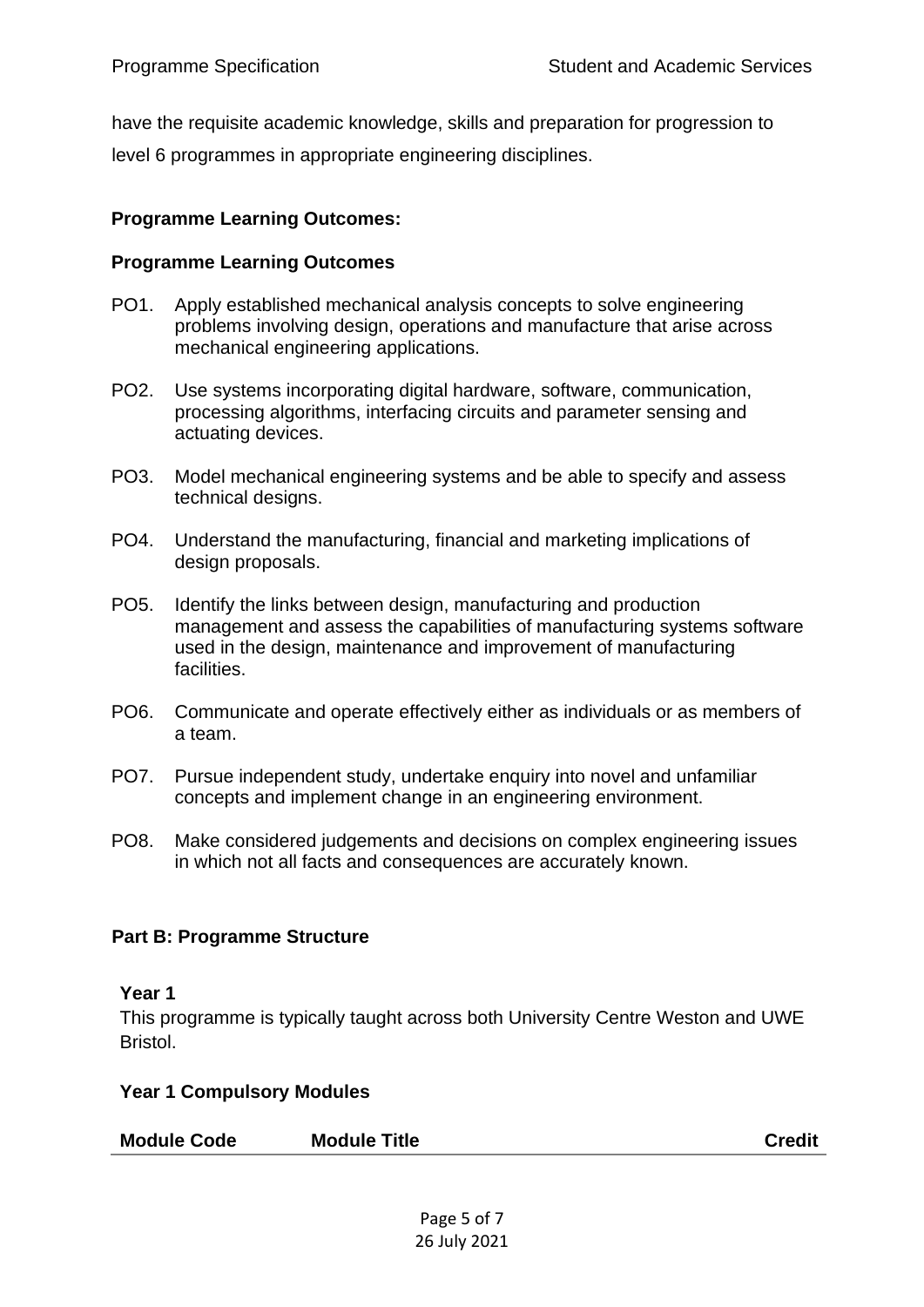| UFMFPS-15-1 | <b>Applied Electrical Technology 2021-22</b>            | 15 |
|-------------|---------------------------------------------------------|----|
| UFMFMS-30-1 | Dynamics Modelling and Simulation 2021-<br>22           | 30 |
| UFMFKS-30-1 | Engineering Practice 1 2021-22                          | 30 |
| UFMFLS-30-1 | Solid Mechanics, Materials and<br>Manufacturing 2021-22 | 30 |
| UFMFNS-15-1 | Thermofluids 2021-22                                    | 15 |

#### **Year 2**

#### **Year 2 Compulsory Modules**

| <b>Module Code</b> | <b>Module Title</b>            | <b>Credit</b> |
|--------------------|--------------------------------|---------------|
| UFMFQS-15-2        | Engineering Practice 2 2022-23 | 15            |
| UFMFSS-30-2        | Structural Mechanics 2022-23   | 30            |
| UFMFUS-15-2        | Systems Design 2022-23         | 15            |

#### **Year 3**

#### **Year 3 Compulsory Modules**

| <b>Module Code</b> | <b>Module Title</b>          | <b>Credit</b> |
|--------------------|------------------------------|---------------|
| UFMFTS-30-2        | Applied Thermofluids 2023-24 | 30            |
| <b>UFMFL8-15-2</b> | Dynamics 2023-24             | 15            |
| UFMFRS-15-2        | Engineering Research 2023-24 | 15            |

### <span id="page-5-0"></span>**Part C: Higher Education Achievement Record (HEAR) Synopsis**

Graduates of this programme will be equipped with a broad understanding of mechanical analysis and design, combined with knowledge of engineering practice,